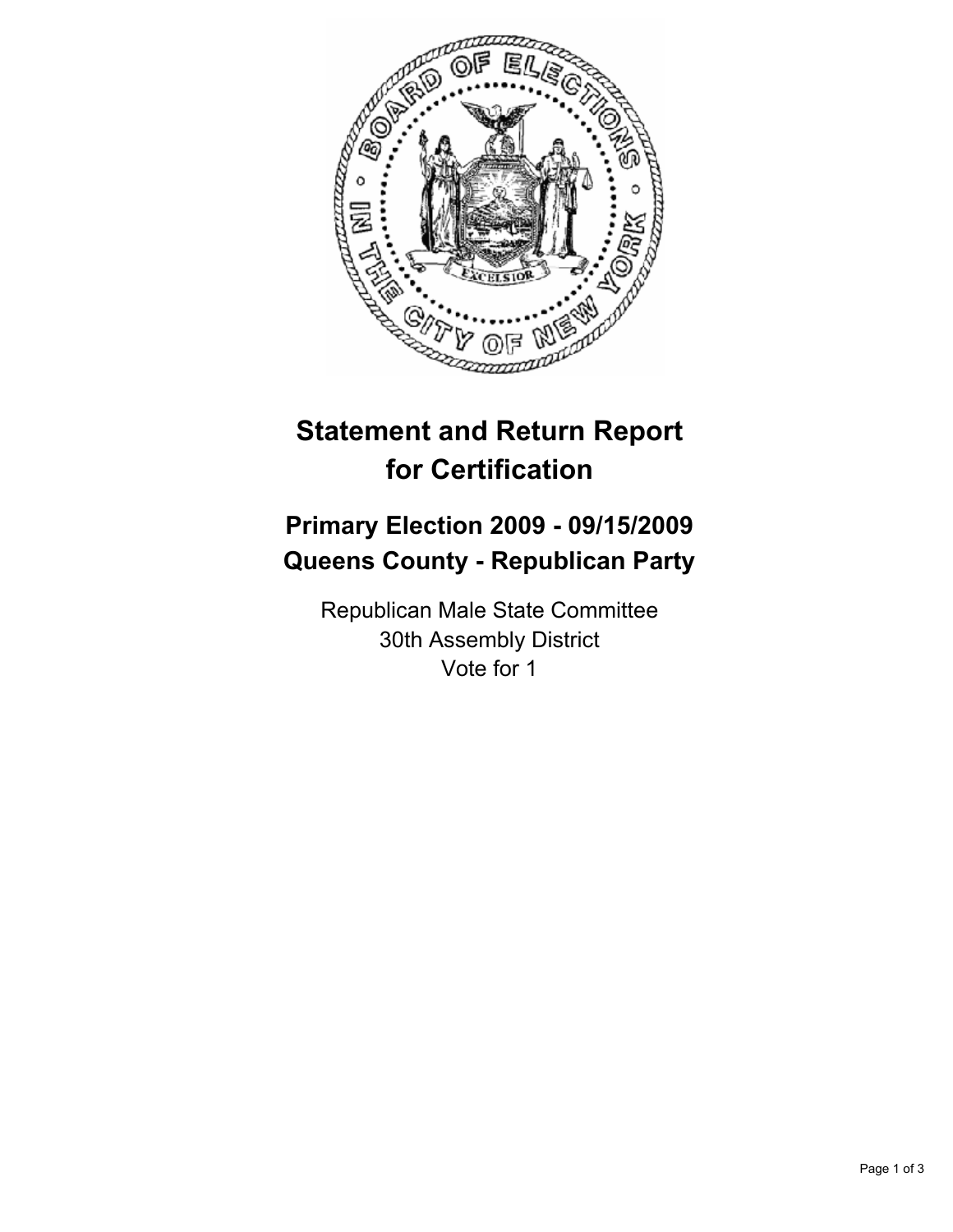

## **Assembly District 30**

| <b>Total Votes</b>     | 679 |
|------------------------|-----|
| ANTHONY P NUNZIATO     | 387 |
| <b>FRANK P MESSANO</b> | 292 |
| AFFIDAVIT              | 3   |
| ABSENTEE/MILITARY      | 27  |
| <b>EMERGENCY</b>       | 3   |